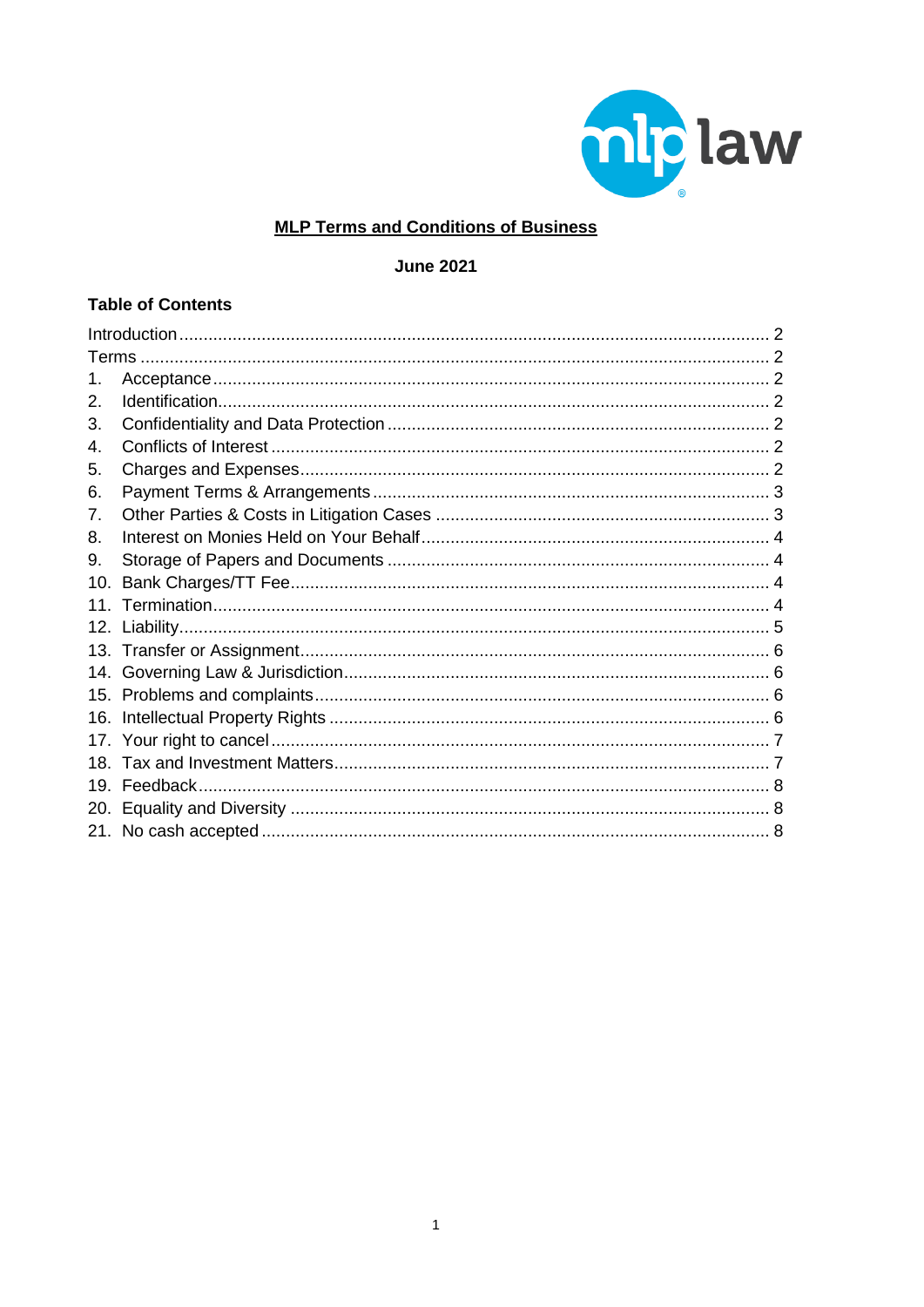## **MLP Terms and Conditions of Business**

## <span id="page-1-0"></span>**Introduction**

These terms and conditions ("Terms") set out the basis on which we, MLP Law Ltd. of 7 Market Street, Altrincham, WA14 1QE incorporated in England and Wales No.10471822 ("MLP", "us", "we", "our") will provide our services to you. In a separate engagement letter ("the Engagement Letter"), we will provide the specific details which apply to the particular matter ("the Engagement") on which you have instructed us. This will include details of those responsible for your matter, costs and, where possible, timescales.

The Engagement Letter and these Terms should be read together and constitute the entire agreement between you and us. In the event of any inconsistency between the Engagement Letter and these Terms, the Engagement Letter shall prevail. No modification or variation to these Terms is valid unless agreed by a Director of MLP in writing.

#### **MLP Law** is one of our trading names. Our **VAT Number is: 256721495**. We are **authorised and regulated by the Solicitors Regulation Authority 635054**.

Our professional rules of conduct can be accessed here:

[https://www.sra.org.uk/solicitors/standards](https://www.sra.org.uk/solicitors/standards-regulations/code-conduct-solicitors/)[regulations/code-conduct-solicitors/](https://www.sra.org.uk/solicitors/standards-regulations/code-conduct-solicitors/) [https://www.sra.org.uk/solicitors/standards](https://www.sra.org.uk/solicitors/standards-regulations/code-conduct-firms/)[regulations/code-conduct-firms/](https://www.sra.org.uk/solicitors/standards-regulations/code-conduct-firms/)

Any reference to a "Partner" means to a director of MLP Law Ltd. or a consultant or senior employee of MLP Law Ltd. with equivalent standing and qualifications. Any reference to General Counsel is used to describe a senior consultant of MLP Law Ltd but does not imply that all senior consultants referred to as General Counsel are solicitors or other types of lawyer*.*

**These Terms need to be read carefully. Please pay particular attention to Clause 3 that sets out how we handle your data and Clause 12 that limits our liability to you.**

#### <span id="page-1-1"></span>**Terms**

#### <span id="page-1-2"></span>**1. Acceptance**

1.1. Although your continuing instruction will amount to an acceptance of these Terms, we reserve the right not to start or continue working on your behalf until you have accepted these Terms in writing or by clicking the "I accept" button at

## <http://www.mlplaw.co.uk/mlp-terms-of-business.php>

or by signing and dating the Confirmation of Instruction form and returning it to us.

1.2. If you are instructing us through the medium of a limited company, we may require a director and/or controlling shareholder to sign a form of personal guarantee in respect of our charges and expenses. If such a request is refused, we will be entitled to stop acting and require immediate payment of any charges and expenses incurred to date.

#### <span id="page-1-3"></span>**2. Identification**

We are required to know who our clients are and to obtain satisfactory evidence of your identity.

- 2.1 If there is more than one of you, we need evidence of identity for each of you.
- 2.2 We cannot act for you until we have satisfactory evidence of your identity.
- 2.3 In any event, we shall obtain evidence of your identity using an online verification service for which we shall raise a small administration charge of £10.00 plus VAT per person (UK clients only) for individuals and £20 plus VAT for companies in respect of the various administrative functions and identity searches that we are required to undertake.

#### <span id="page-1-4"></span>**3. Confidentiality and Data Protection**

- 3.1 Solicitors are under a professional and legal obligation to keep the affairs of clients confidential. This obligation however is subject to Money Laundering Regulations that have placed solicitors under a legal duty in certain circumstances to disclose information to the National Crime Agency. Where a solicitor knows or suspects that a transaction on behalf of a client involves money laundering, the solicitors may be required to make a money laundering disclosure. If this happens, we may not be able to inform you that a disclosure has been made or of the reasons for it because the law prohibits "tipping-off". These duties will override our duty of confidentiality to you.
- 3.2 Save as otherwise provided in these Terms, all information regarding your business and affairs will be kept confidential at all times and will not be disclosed by us to any third party without your permission. You do however consent to us disclosing your information for the following reasons:
	- 3.2.1 as required by our professional regulators or by law;
	- 3.2.2 to our auditors and external assessors who monitor our files;
	- 3.2.3 to our bankers to facilitate payments on your behalf;
	- 3.2.4 to trusted third parties or our business partners;
	- 3.2.5 to our professional indemnity insurers;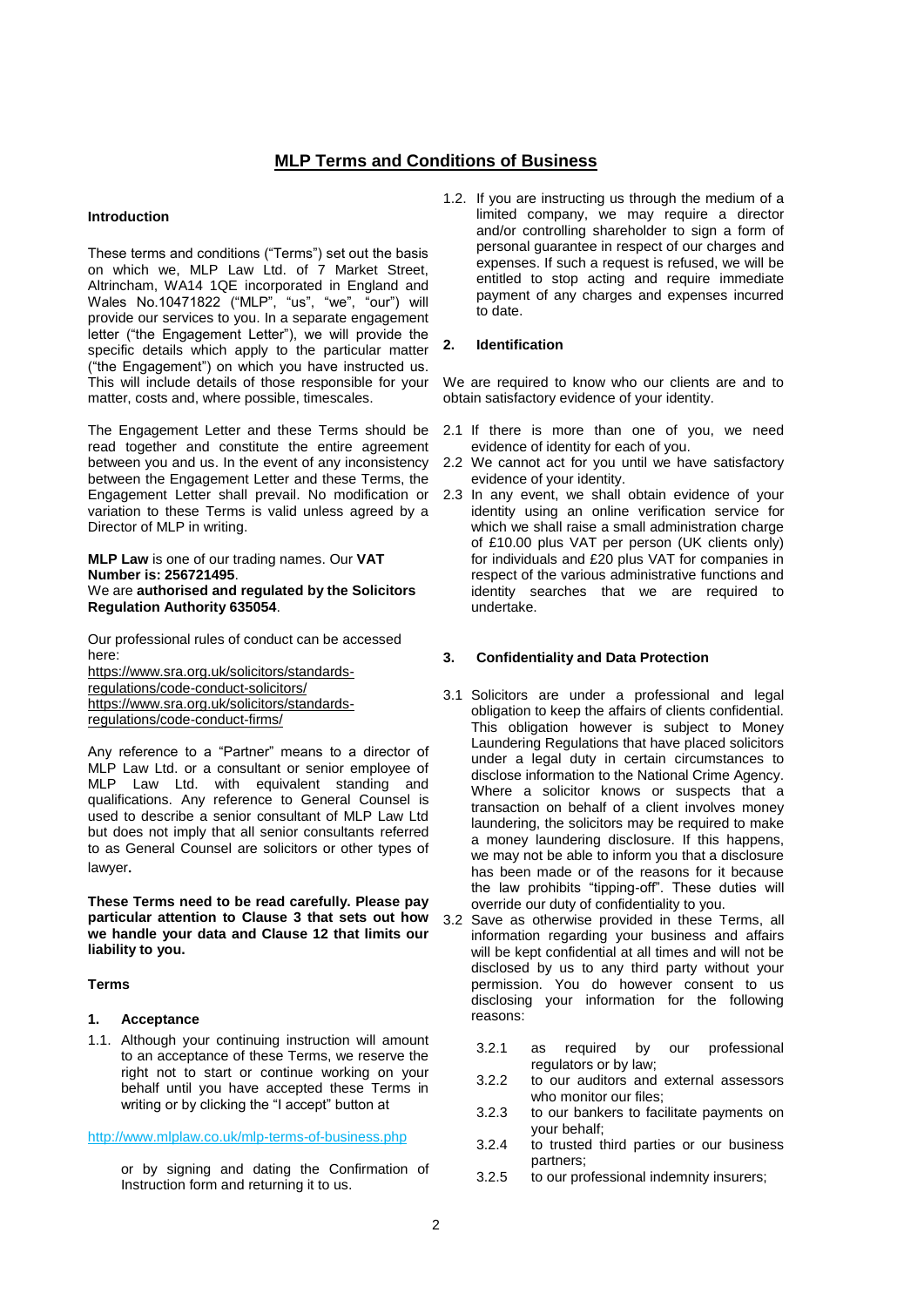- 3.2.6 to any external providers of administration services used by us; or
- 3.2.7 to any person, authorised by our regulator, who acquires or receives our business for the purposes of carrying on conduct of your matter(s).
- 3.3 Our Privacy Notice explains how we collect, store and handle your personal data. It describes how we collect and use personal information about you. The Privacy Notice includes details about:
	- 3.3.1 the types of personal information we collect and use;
	- 3.3.2 how we keep your personal information safe;
	- 3.3.3 the legal basis we rely on to use your information; and
	- 3.3.4 your rights relating to the information we hold about you.
	- 3.3.5 We want to give you the best client experience and the data we hold about you helps us to personalise our recommendations for products and services. We treat your data with the utmost care and take appropriate steps to protect it. We'll sometimes share your data with third parties to help us provide a better service to you. You have a number of rights regarding your personal data, including seeing what data we access and updating your information. You should read our **[Client Privacy](https://www.mlplaw.co.uk/wp-content/uploads/MLP-Privacy-Notice-Client-June.pdf)  [Notice](https://www.mlplaw.co.uk/wp-content/uploads/MLP-Privacy-Notice-Client-June.pdf)** that are incorporated into these terms.
	- 3.3.6 You have a right under the General Data Protections Regulations to obtain information from us, including a description of the data that we hold about you. Please contact our Data Protection Compliance Officer on 0161 926 9969 if you have any questions about your rights under this act.
	- 3.3.7 Leanne Sodergren and Stephen Attree are the contacts for all client queries on data protection.
	- 3.3.8 Compliance with data protection legislation is the responsibility of all members of the practice who process personal information and data protection training is provided.
	- 3.3.9 The Proceeds of Crime Act 2002 also requires us to take action and notify the relevant authorities if we have knowledge or reasonable suspicion of any form of criminal conduct. We must report any client suspected of criminal activity and may not be able to tell any such client that we are reporting them. In such circumstances, we are also likely to have to stop acting for the client in question. A failure on our part to comply with these obligations could result in a criminal conviction for the solicitor with conduct of the client matter in question.
	- 3.3.10 In complying with our obligations under the Proceeds of Crime Act 2002, we may be required to spend time

addressing issues arising for you and dealing with the relevant regulatory authorities in this area. Any such time spent will be charged to you in the same manner as any other work undertaken in relation to your case.

- 3.3.11 We reserve the right to ask for the production of any documents and other evidence as are necessary to comply with our obligations in respect of Money Laundering Regulations.
- 3.3.12 Sometimes we ask other companies or people to undertake typing, photocopying, printing and preparation of due diligence on our files to ensure this is done promptly. We will always seek a confidentiality agreement with these outsourced providers. If you do not want your file to be outsourced, please tell us as soon as possible.

## <span id="page-2-0"></span>**4. Conflicts of Interest**

4.1 It is our practice to check for possible conflicts of interest at the outset of any engagement. An actual or potential conflict of interest may however arise during the course of an engagement. Should this occur, we will discuss the situation with you and agree the appropriate course of action. This may involve not being able to continue to act for you. In such a case, we will charge you for fees incurred up to that date.

## <span id="page-2-1"></span>**5. Charges and Expenses**

- 5.1 Where hourly rates apply, particulars of the hourly rates of those individuals dealing with the Engagement are set out in the Engagement Letter. We will add VAT to these charge-out rates at the rate that applies when the work is done. As at the date of these Terms, VAT is 20%.
- 5.2 Our fees are calculated mainly by reference to the level of seniority of the individuals working on the Engagement. In order to provide the most cost effective service for you we will always try to ensure that appropriate individuals are assigned to the Engagement. Our fees include time spent attending meetings with you and third parties, reading and working on papers, correspondence, research, making and receiving telephone calls, preparation of any detailed costs calculations, and time spent travelling away from the office when this is necessary.
- 5.3 Except where specified as a fixed fee or maximum charge, any fee estimate is intended to be for guidance purposes only. We aim, as far as possible, to remain within the limits of any estimate given and will endeavour to notify you in advance if we are likely to exceed any estimate given, should any unforeseen but additional work become necessary.
- 5.4 Time is recorded in units of 1/10th of an hour as six-minute blocks. Routine letters and emails are charged as taking one such unit of time and we charge for the time spent on making and taking telephone calls in the same six-minute units.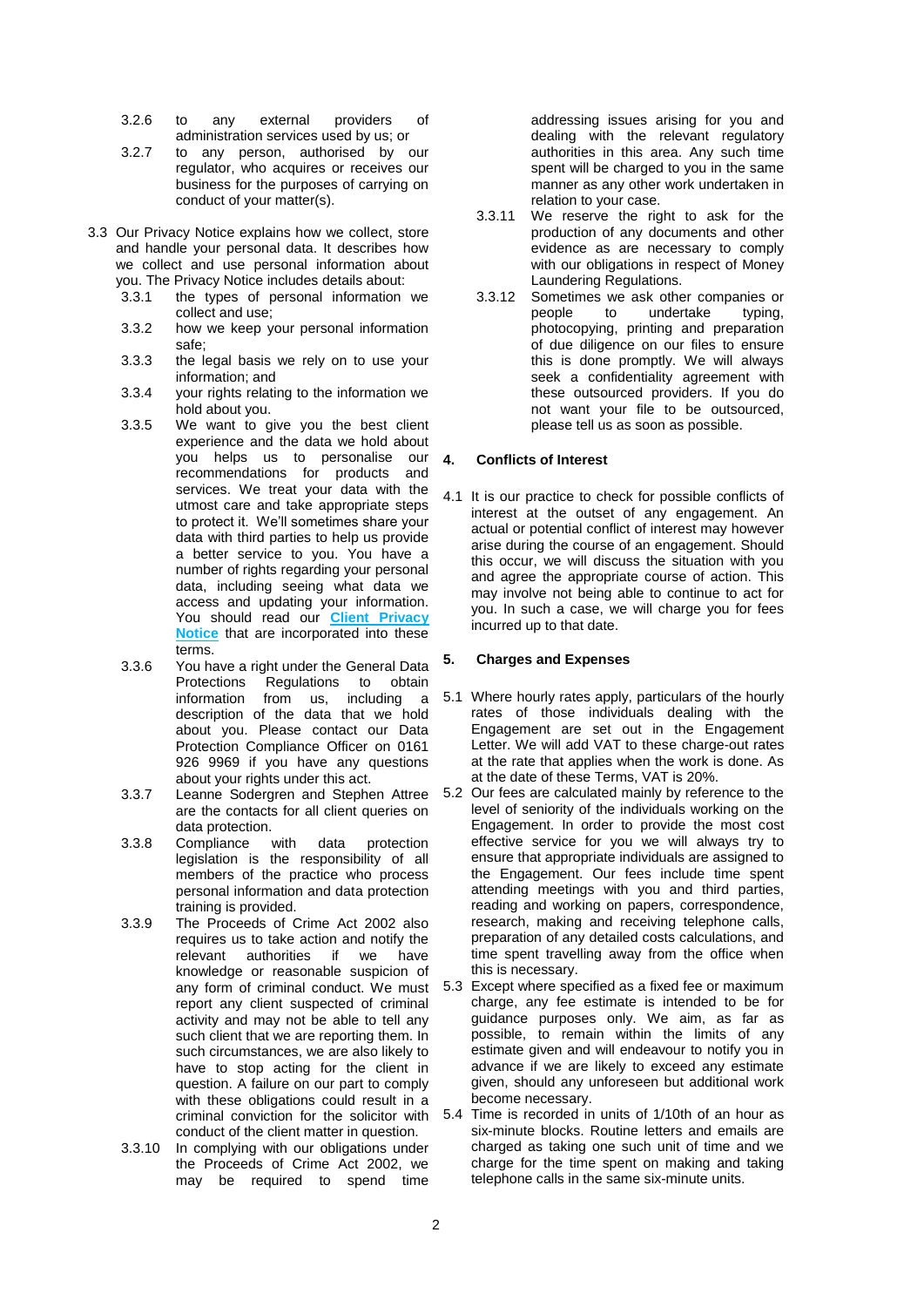- 5.5 Our hourly rates have to be reviewed periodically to reflect increases in overhead costs and inflation. Normally the rates are reviewed with effect from 1 May each year. If a review is carried out before your matter has been concluded, we will inform you of any variation in the rate before it takes effect. We will also notify you of any change in the status of any individual involved in your instruction, which affects their hourly rate.
- 5.6 In addition to the time spent, we may take into account a number of other factors in the fees that we charge, including any need to carry out work outside our normal office hours, the complexity of the issues involved, the speed or urgency with which action has to be taken, the value of the subject matter of any instruction and any specialist expertise that a case may demand.
- 5.7 It is not always possible to indicate how these aspects may arise during the course of a matter, but should any such factors be evident from the outset of your instruction, then we will have identified them in the Engagement Letter and we will explain this to you before raising the relevant charge
- 5.8 If, for reasons outside of our control, we do not complete the work, you will still be charged for the work done and expenses incurred. Please note that our right to charge for work done is not conditional upon completion of the matter.
- 5.9 During the course of our Engagement, we may be required to pay out various expenses on your behalf. Such expenses depend on the type of matter and may include, for example, Companies House fees, Intellectual Property Office fees, Land Registry fees, Probate Registry fees, Court fees, expert's or barrister's fees, postage costs and travel expenses. We refer to such payments generally as "disbursements". By appointing us to act on your behalf you authorise us to incur such disbursements as we consider necessary to fulfil your instructions. These disbursements will be invoiced to you at cost and VAT may be payable on some of them. We have no obligation to make payments out for disbursements unless you have provided us with the funds for that purpose.

## <span id="page-3-0"></span>**6. Payment Terms & Arrangements**

- 6.1 It is our normal practice to invoice on a monthly basis and/or on conclusion of an Engagement. We may sometimes also ask for periodic payments on account of the charges and expenses which we expect to incur during the conduct of our Engagement. If any request for a payment on account is not met with prompt payment, the progress of your Engagement may be delayed as a result.
- 6.2 Unless otherwise stated in the Engagement Letter, payment of any invoice is due to us upon receipt of the relevant invoice.
- 6.3 We may require you to pay via 'GoCardless' which is payment via direct debit. If applicable, when we send an invoice to you we will request your permission for us to take payment for it via GoCardless. The link below should be used. <https://pay.gocardless.com/AL0000TNEQ178P>
- 6.4 We reserve the right to refuse your instructions if you do not agree to this or if you do but then subsequently withdraw.
- 6.5 In the unlikely event of any bill or request for payment not being met, we may stop acting for you further and retain all documents and papers belonging to you, until all sums due to us have been paid.
- 6.6 If you have any query in relation to any invoice or the basis for any charges raised, you should<br>contact the individual with day-to-day dav-to-day responsibility for the Engagement as soon as possible and in any event within the relevant period for payment.
- 6.7 We are required to address our invoice to you only. We reserve the right to reject any request by you for us to address an invoice to a third party. Where another party has agreed to pay our invoices, you will remain liable to us for the full outstanding balance.
- 6.8 If we receive instructions in relation to a single matter from more than one party, each party for whom we act will be separately responsible for the whole of our charges and expenses.
- 6.9 Interest will be charged on any sums not paid within the relevant period for payment on a daily basis at 8% per cent per year.
- 6.10We may apply any amount held on your behalf in our client account in or towards payment of any sum requested or due from you in relation to any bill whether in connection with this matter or any other matter.

#### <span id="page-3-1"></span>**7. Other Parties & Costs in Litigation Cases**

- 7.1 In some cases, and transactions, you may be entitled to payment of costs by a third party. In such circumstances, you remain primarily liable for all charges and expenses that we incur on your behalf, and any sums received from a third party will be treated as a contribution towards them. It is your responsibility to obtain any such funds from the third party and we will not act on your behalf as an agent in this respect.
- 7.2 In a litigation case, the Court may order the other party to pay some or all of your legal costs if you are successful. In such circumstances, interest may be claimed on such costs from the other party from the date of the Court order. We will account to you for such interest to the extent that you have paid our charges or expenses on account, but we are entitled to the remainder of any interest awarded. You will also be responsible for paying our charges and expenses of seeking to recover any costs that the Court orders the other party to pay to you.
- 7.3 Even if you are awarded costs, you may not recover them if the other party is legally aided or becomes insolvent.
- 7.4 If you are unsuccessful in a litigation case, then you may be ordered to pay the other party's legal charges and expenses. You will be required to pay such sums in addition to our charges and expenses.
- 7.5 Arrangements can be made to take out insurance to cover liability for legal expenses in litigation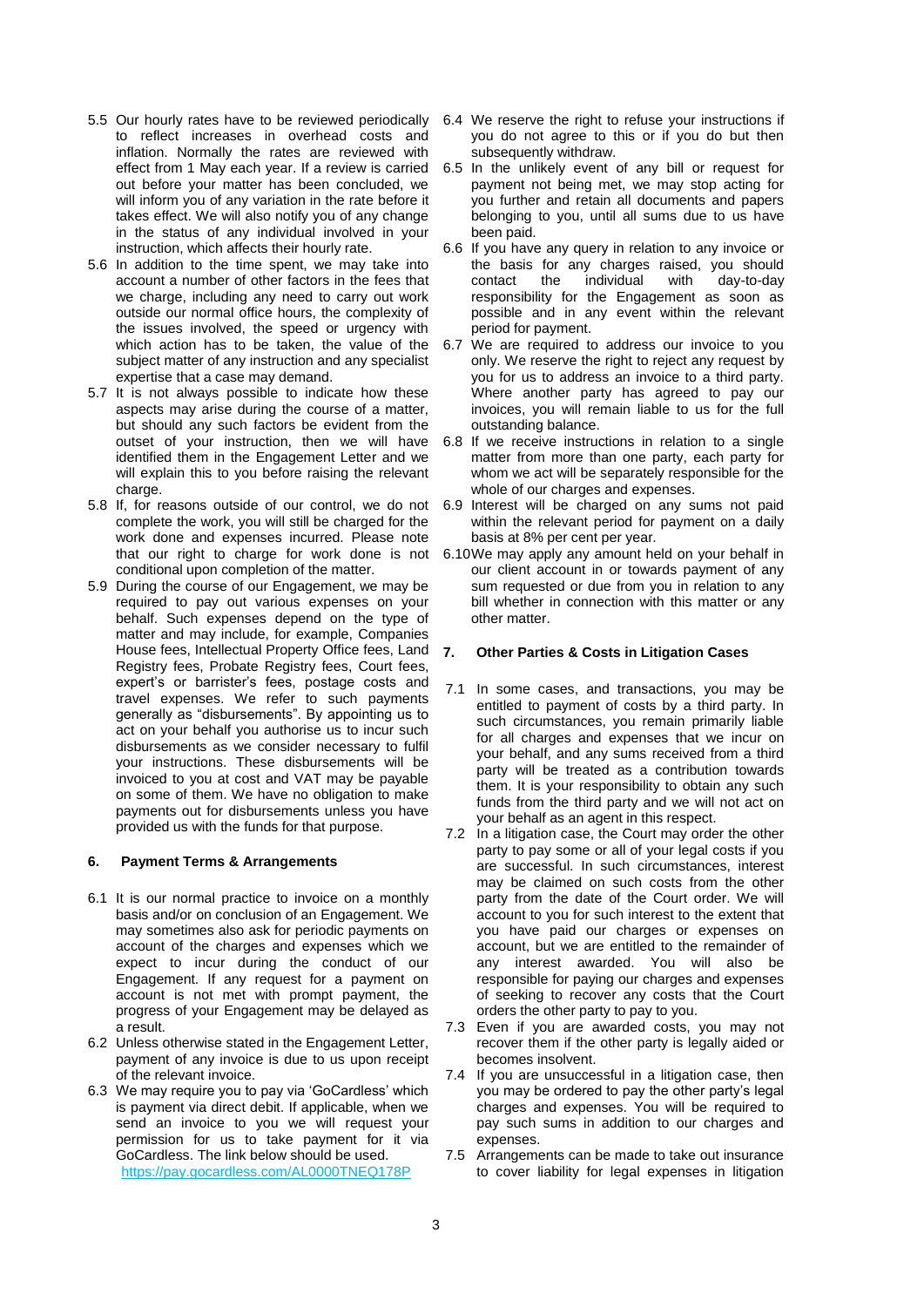matters. We will discuss with you the options for financing any litigation matter on a case-by-case basis, and make the necessary arrangements with you.

- 7.6 You may have pre-existing insurance against liability for legal costs whether your own or another party's. Such insurance may be in the form of household insurance, employees' liability cover, or other trade organisation protection scheme. Your options will be discussed with you as appropriate. If the amount we recover under any insurance policy is less than our charge calculated on a time spent basis with our standard hourly rates, we may recover the balance from you.
- 7.7 If you enter into any risk-sharing arrangement with us in relation to your instruction (such as a contingency fee agreement) then these Terms will continue to apply save to the extent that they are varied by any such arrangement.

## <span id="page-4-0"></span>**8. Interest on Monies Held on Your Behalf**

- 8.1 All monies held by us on your behalf, whether on account of fees or disbursements or otherwise will, until used, be placed either in our client account or in a separate designated deposit account. You will (unless such interest is £30 or less) be entitled to interest as if all monies had been on separate designated deposit accounts at Yorkshire Bank PLC.
- 8.2 Where you obtain borrowing from a lender, we may ask the lender to send the loan cheque (or electronic transfer via the CHAPS system) to us at least one working day prior to the completion date to ensure that cleared funds are available in time. Please note that the lender may charge interest from the date funds are released and may make a charge for using BACS or CHAPS).
- 8.3 We cannot give any assurance as to the security of the bank. If you are depositing a significant amount of money and would prefer us to use a different bank, please let us know in order that we can make enquiries. Additional charges may apply if you choose to use a different bank.
- 8.4 Our client account is held with the Yorkshire Bank. In relation to any of your money we may hold in our client account, it is unlikely that we will be held liable for losses resulting from a banking failure. Your money is currently protected under the Financial Services Compensation Scheme (FSCS) up to a limit of £85,000 per individual and per institution, but not per account. Therefore, if you hold other personal money in the same bank as our client account, the limit remains £85,000 in total. Some deposit taking institutions have several brands, i.e. where they trade under different names. Clients should check either with their bank, the FSA or a financial adviser for more information. In the event of a banking failure, your acceptance of these terms and conditions will constitute your consent to this firm disclosing your details to the FSCS for the purposes of making a reimbursement claim on your behalf.

#### <span id="page-4-1"></span>**9. Storage of Papers and Documents**

- 9.1 After completing the Engagement, we are entitled to retain all your papers and documents for as long as there is money owing to us for our charges and expenses.
- 9.2 Your file will be stored for a minimum of 6 years after closure in compliance with our professional obligations. You will be informed of the relevant storage term at the conclusion of your case. A charge of £10 incl. VAT will be applied at the point of file opening to part cover our storage, retrieval and destructions costs. This charge will be noted on your bill as 'File Storage', and is a single, fixed charge regardless of whether the file is held for longer or case re-opened at a later date.
- 9.3 All of our files are scanned and stored electronically. The physical file (excluding deeds, wills and other securities) will be destroyed immediately the file is scanned and archived.
- 9.4 After 6 years (or other notified period) the electronic archive will be destroyed. If we retrieve papers or documents from storage in relation to continuing or new instructions to act in connection with your affairs, we may charge for such retrieval or we may make a charge based on the time spent for producing stored papers or documents to you or a third party at your request. 9.5 We reserve the right to charge an original
	- document retrieval fee for recalling your documents from our storage facility and arranging to either send these documents to you by tracked postage, or for collection at our office. The current fee is £46 plus vat and postage and is subject to change on notice to you.

## <span id="page-4-2"></span>**10. Bank Charges/TT Fee**

- 10.1 If we are required to transfer money on your behalf the following charges will apply. Under the disbursement section of your invoice, £14.40 incl VAT. This is the charge the bank makes to us. Under the fees/costs section of your invoice, £24 incl VAT. This is the charge we make for administering this service (identity check and verifying bank details). These charges are correct at the time these Terms are issued. They are reviewed annually and you will be notified of any change prior to incurring any increased charge.
- 10.2 Payments will be arranged by TT/BACS where possible, and payments by cheque will only be made if essential. If a cheque payment has been specifically requested, a charge of £24 incl VAT to cover our additional processing, administration, banking and postage costs, will be incurred and will appear under the fees/costs section of your invoice.

## <span id="page-4-3"></span>**11. Termination**

11.1 You may terminate your instructions to us in writing at any time but we will be entitled to keep all your papers and documents (as above) while there is money owing to us for our charges and expenses. If at any stage you do not wish us to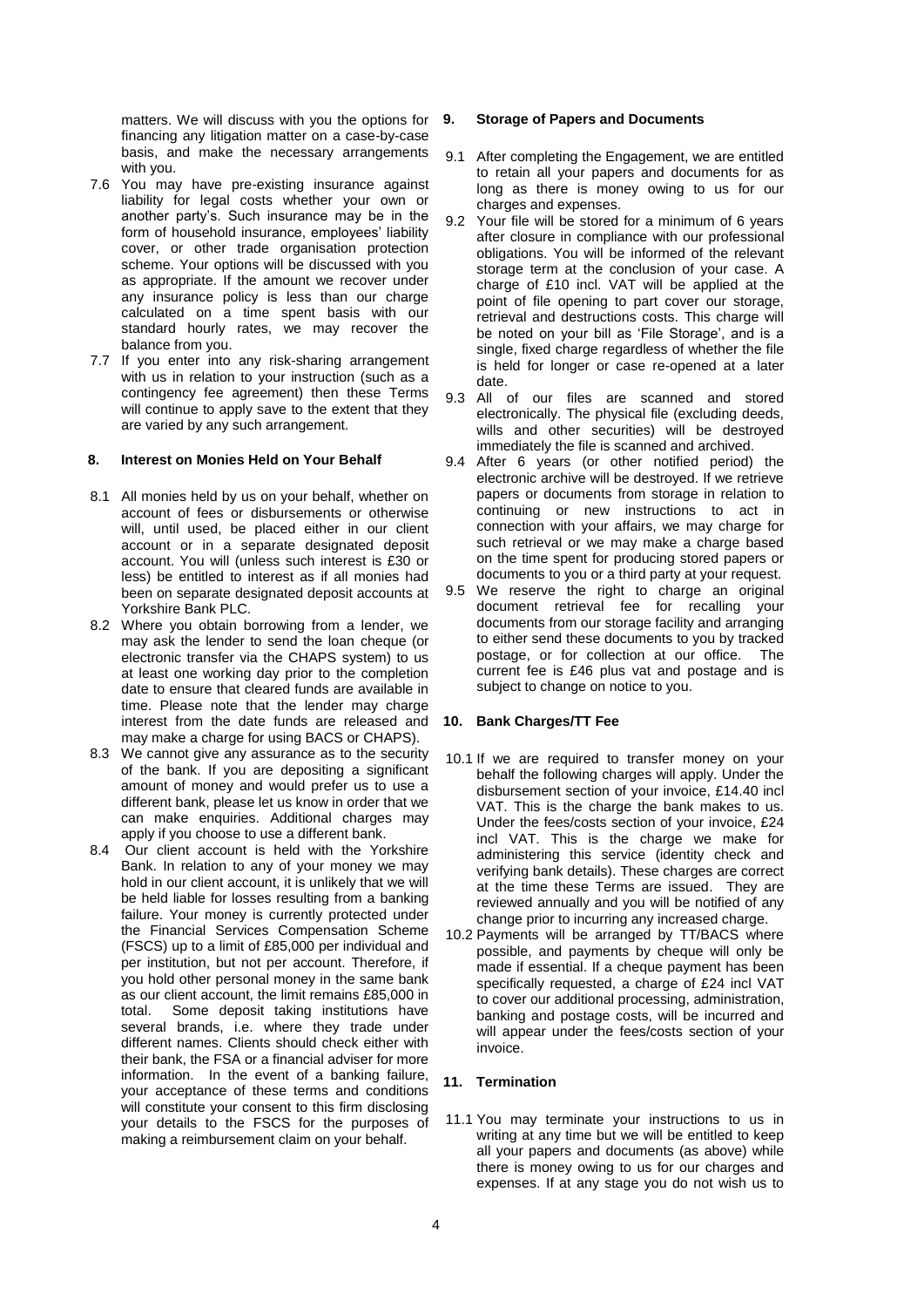continue doing work and/or incurring charges and expenses on your behalf, you must tell us so in writing.

- 11.2 If we decide to stop acting for you, for example, if you do not pay an interim bill or comply with a request for a payment on account, we will give you notice in writing of our decision and the reason for it.
- 11.3 We may in our absolute discretion suspend or terminate acting for you forthwith in the event that: -<br>11.3.1
	- You fail to make a payment on account of fees and/or disbursements and/or VAT;
	- 11.3.2 You fail to pay any invoice within thirty days of its presentation to you;
	- 11.3.3 You persistently fail to pay invoices in accordance with the terms agreed in the Terms;
	- 11.3.4 You persistently fail to provide us with instructions in relation to the work to be carried out by us;
	- 11.3.5 Your instructions may result in us being required to act in a manner that is unlawful and/or may contravene applicable legislative or regulatory requirements and/or may otherwise give rise to unacceptable professional risk to us or breach of our duty under the<br>Solicitors Regulation Authority Regulation Authority Handbook;
	- 11.3.6 The Proceeds of Crime Act 2002, The Money Laundering Regulations 2017 (as amended), or any legislation of like or similar effect prohibits us from continuing to act for you; or
	- 11.3.7 The relationship between us and you have otherwise irretrievably broken down.
- 11.4 In the event that you or we suspend or terminate the work to be carried out for you, we shall be entitled to invoice you for our fees in respect of the work done, disbursements incurred and any applicable VAT to the point that the work was suspended or terminated, and in respect of any work (such as applications to remove us from the Court Register as acting for you) that may reasonably be necessary following such suspension or termination. Any invoice raised by us as a result of work being suspended or terminated shall be payable immediately upon presentation to you.

## <span id="page-5-0"></span>**12. Liability**

#### **IMPORTANT – Your attention is drawn in particular to this clause.**

12.1 MLP has sole legal liability for the Engagement. No Director or member of staff will have any personal legal liability for your work whether in contract, tort or negligence. By signing a document in their own name the Director or any other individual is not assuming any personal legal liability for the document.

- 12.2 We acknowledge that we will be liable to you for losses caused by our negligence or the negligence of our staff, subject to the provisions of the rest of this section.
- 12.3 We shall not be liable if such losses are due to the provision of false, misleading or incomplete information or documentation or if, and to the extent that, such losses are due to any act or omission of any person other than us.
- **12.4 Unless otherwise agreed by us in writing, our aggregate liability, whether to you or any third party, of whatever nature, for any losses whatsoever and howsoever caused shall not exceed £3,000,000.**
- 12.5 Unless you tell us otherwise, we may communicate electronically with each other. However, electronic transmission of information cannot be guaranteed to be secure, virus free or error free. Information can be intercepted, corrupted, lost, destroyed, arrive late or incomplete or otherwise be adversely affected or unsafe to use. We accept no liability for any loss or damage resulting from the use of email.
- **12.6 MLP will not accept any liability for any breach of its duties to you unless you let us know in writing within 24 months of becoming aware of it, and start legal proceedings relating to the breach within 12 months of providing the written notice.**
- 12.7 Nothing in these Terms shall exclude or limit MLP's liability for death, personal injury, misrepresentation or fraud.
- 12.8 We have entered into this and any future Engagement with you based on a reliance by us on, and acceptance by you of, these Terms and this clause 12 in particular.
- 12.9 We shall not in any circumstances be liable to you for any loss of profit or any other consequential or indirect loss (howsoever arising). Our liability to you in connection with this matter is limited to the proportion of loss or damage (including interest and costs) suffered by you which is just and equitable, having regard to the extent of your own responsibility and the contribution of any other person to the loss or damage regardless of any contractual or other limitation of their liability and/or their ability to pay and/or limitation defences available to them.
- 12.10 You agree that the liability of us, our partners, employees, subcontractors and consultants shall not be increased by any limitation, exclusion or restriction of liability that you may have agreed with any other advisor, by your inability to recover against any of your advisors, or by your decision not to recover from any of your advisors. You agree that you will inform us if you agree, or are asked to agree, to limit the liability of any of your other advisors in relation to the work.
- 12.11 If goods and/or services are supplied or provided by any third party ("Third Party") in connection with the work, and regardless of whether we have recommended the Third Party to you, and/or have engaged the Third Party on your behalf, we do not accept any responsibility for the performance, acts or omissions of the Third Party nor do we give any warranty, guarantee or other representation as to the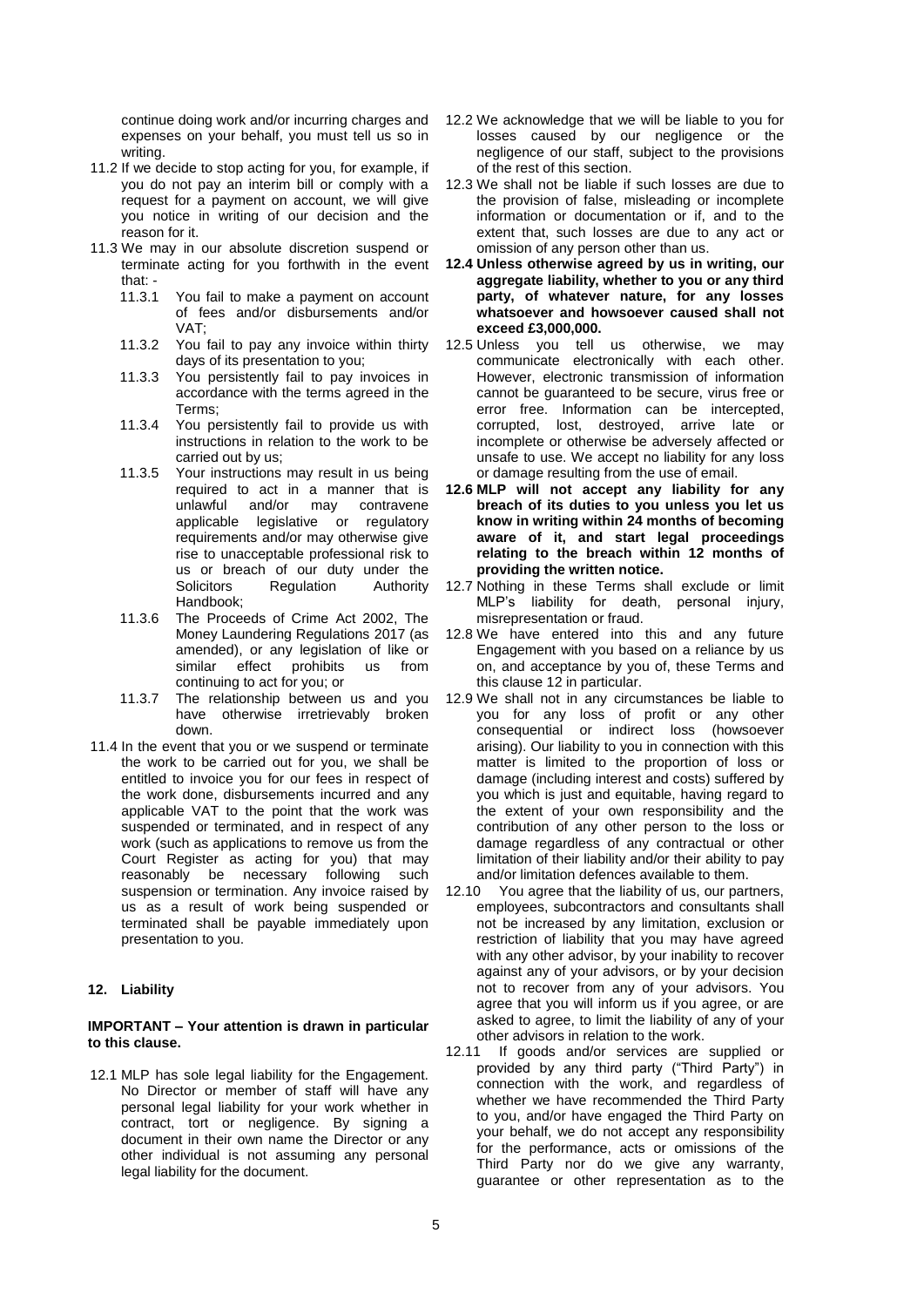suitability, or quality of such goods and/or services we may, where applicable, at the request of you assign to you the benefit of any warranty, guarantee or representation given by the Third Party. Where we instruct a Third Party on your behalf, you will be their client and you will be responsible for payment of their fees and expenses. If we pay their fees or expenses, we will invoice you for them and payment will be due in accordance with clause 6.

- 12.12 All work done and advice provided by us if for your use and benefit only and may not be passed on to any other person without our prior written approval, and subject to such conditions as we may impose at the time.
- 12.13 We shall have no liability for any loss or damage suffered by you as a result of our inability to comply with your instructions to transfer monies because of bank insolvency or other inability to comply with your instructions to transfer monies because of bank insolvency or other inability or mistake of a bank to pay.
- 12.14 Pursuant to various statutes, regulations or court orders, we may, exceptionally, have obligations that lead us to disclosing details of your affairs to the relevant authorities. We will not always be permitted to inform you that this has occurred. In some cases, compliance with these obligations may cause delay in carrying out your instructions or proceeding with the matter and provided we have acted in good faith, we shall have no liability to you for the consequences of such delay.
- 12.15 In accordance with the SRA's Minimum Terms of Insurance, we maintain a level of insurance at least sufficient to cover our potential liability to you in accordance with these Terms. No warranty is given or to be implied that we will maintain insurance above the minimum level required by the SRA. Our insurers are Allianz Global Corporate & Speciality and coverage is worldwide.

## <span id="page-6-0"></span>**13. Transfer or Assignment**

- 13.1 Should our status change, or our business merge with or transfer to another person, firm, company or limited liability partnership, you agree to the benefit, subject to the burdens, of the Engagement transferring to the new entity.
- 13.2 Our Engagement is with you and it cannot be transferred by you to anyone else without our written consent.

## <span id="page-6-1"></span>**14. Governing Law & Jurisdiction**

- 14.1 The agreement between us shall be governed by and construed in accordance with English law.
- 14.2 The English courts shall have exclusive jurisdiction to settle any dispute which may arise between us. To this end you and MLP both agree to submit to the jurisdiction of the English courts.
- 14.3 It is agreed between us that the Contracts (Rights of Third Parties) Act 1999 does not apply to this agreement.

14.4 No third party has or is intended to have any rights under these Terms.

#### <span id="page-6-2"></span>**15. Problems and complaints**

- 15.1 If you have any problem with the service we have provided for you, or with your invoice then please let us know by contacting the individual who has day to day responsibility of your matter and/or if you prefer the Director with overall responsibility for your matter (as defined in the Engagement Letter) on 0161 926 9969. We welcome any comments you may have to help us improve our service for you. We will try to resolve any problem quickly, and we operate an internal complaints handling system to help us to resolve the problem between ourselves. If you would like a written copy of this procedure, please contact the individual with day-to-day responsibility for your matter.
- 15.2 If for any reason we (MLP) are unable to resolve the problem between us (you and MLP), then the Solicitors Regulation Authority and the Legal Ombudsman Service provide complaints and redress mechanisms.
- 15.3 If you wish to complain to the Legal Ombudsman, you can write to them at Legal Ombudsman, PO Box 6806, Wolverhampton, WV1 9WJ, call them on 0300 555 0333, send an email to enquiries@legalombudsman.org.uk, or find out more information by visiting [http://www.legalombudsman.org.uk.](http://www.legalombudsman.org.uk/).However you should note that the Legal Ombudsman has time limits for accepting complaints and you will normally need to bring your complaint to the Legal Ombudsman within 6 months from the end of our complaints process. For further information, you should contact the Legal Ombudsman .
- 15.4 Alternative Dispute Resolution (ADR) bodies exist such as the Centre for Dispute Resolution (CEDR) and in appropriate circumstances we would always be willing to consider their use.
- 15.5 The Law Society is a designated professional body for the purposes of the Financial Services and Markets Act 2000 but responsibility for regulation and complaints handling has been separated from the Law Society's representative functions. The Solicitors Regulation Authority is the independent regulatory body of the Law Society and the Legal Ombudsman Service is the independent complaints handling body of the Law Society.

#### <span id="page-6-3"></span>**16. Intellectual Property Rights**

- 16.1 All copyright and other intellectual property rights in all documents, reports, written advices, or other materials of whatever nature provided by us to make you (collectively, the "Work Product") remain vested in us.
- 16.2 You have the full right and licence to distribute copies of the Work Product within your won organisation in relation solely to the Work. If you wish to distribute copies of the Work Product within your own organisation for other purposes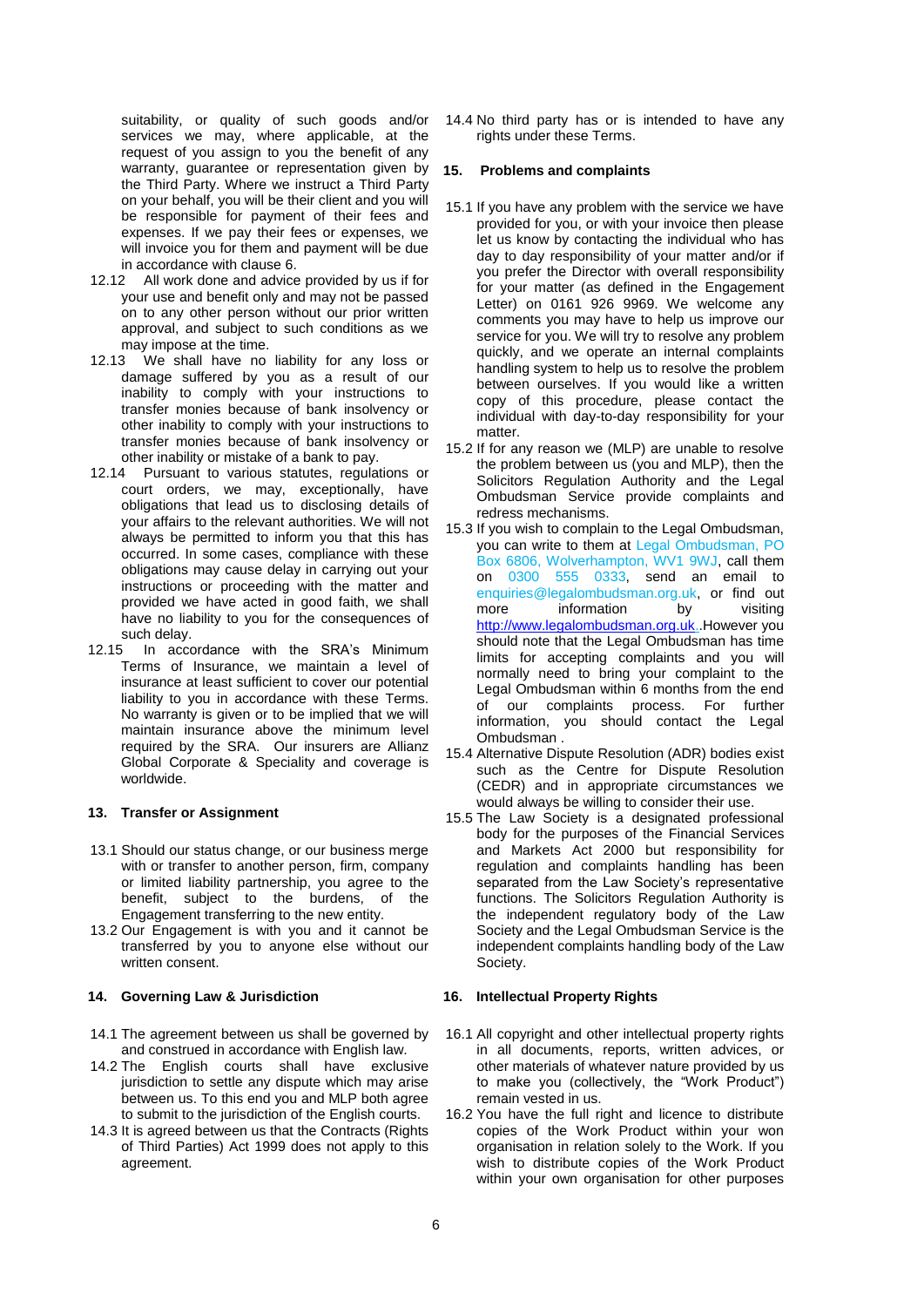and/or to third parties outside your own organisation (for any purpose), it will require our prior written permission to do so.

- 16.3 You may be required to provide documents, materials and/or other property (collectively, the "Materials") to us for the purposes of the work. Subject to the provisions of this section, any rights that you may have in the Materials shall not be affected by the provision of the Materials to us and, subject to our right to exercise a lien over the Materials in respect of any sums owing by you to us (whether in respect of the work or otherwise), we will at your request the Materials to you when the work to which the Materials relate has been completed.
- 16.4 As part of the work we may (in our absolute discretion) copy all or any part of the Materials and/or incorporate all or any part of the Materials into the Work Product and make such use of the Work Product incorporating the Materials as we may (in our absolute discretion) deem appropriate. If we do so the Client will: -
	- 16.4.1 Be deemed to have granted without charge to us a permanent irrevocable royalty free licence for us to use such rights that you have in the Materials as are required by us to copy and/or incorporate and/or use the Materials and/or Work Product in the manner aforesaid; and
	- 16.4.2 At your own expense obtain all third party licences and/or consents as may be required to enable us to copy and/or incorporate and/or use the Materials and/or Work Product in the manner aforesaid and you shall fully and effectively indemnify and hold us harmless in respect of any claims made by any third party that the use made by us of the Materials and/or Work Product contravenes any of such third party's rights in the Materials.

## <span id="page-7-0"></span>**17. Your right to cancel**

- 17.1 This section only applies to clients who are classed as "consumers" in accordance with Regulation 4 of the Consumer Contracts (Information, Cancellation and Additional Charges) Regulations 2013. **A consumer is defined as "an individual acting for purposes which are wholly or mainly outside that individual's trade, business, craft or profession".**
- 17.2 The relationship between you and us is subject to<br>the Consumer Contracts (Information, the Consumer Contracts (Information, Cancellation and Additional Charges) Regulations 2013. Where you are an individual not acting in the course of your business and our agreement with you is not concluded on our premises with us both present, you have the right to cancel your instructions within 14 days without giving any reason.
- 17.3 The cancellation period will expire after 14 days from the date of our letter of engagement to you.
- 17.4 You must inform us of your decision to withdraw an offer of a contract or cancel your contract. Such communication must be by way of a clear statement (such as a letter sent by post or email) setting out your decision to withdraw or cancel. You may use the attached model cancellation form attached to these terms, but it is not obligatory.
- 17.5 To meet the cancellation deadline, it is sufficient for you to send your communication concerning your exercise of the right to cancel before the cancellation period has expired.
- 17.6 If you want us to carry out work urgently you may ask us to commence work before expiry of the 14 days' cancellation period. By requesting that we undertake work before the expiry of the cancellation period you acknowledge and accept that you must pay for the services provided even if the contract is later cancelled. By accepting these terms either in writing, by email or via our website we will treat this as your authorisation to start work on your behalf immediately.

## <span id="page-7-1"></span>**18. Tax and Investment Matters**

- 18.1 There may be aspects of the work where you require tax advice. Unless expressly stated to the contrary, these are not matters upon which we will advise you as you are expected to have your own tax advisors or we can introduce you.
- 18.2 We are not authorised by the Financial Conduct Authority. If, while we are acting for you, you need advice on investments, we may have to refer you to someone who is authorised to provide the necessary advice. However, we may provide certain limited investment advice services where these are closely linked to the legal work we are doing for you. This is because we are members of the Law Society of England and Wales, which is a designated professional body for the purposes of the Financial Services and Markets Act 2000. The Solicitors Regulation Authority is the independent regulatory arm of the Law Society. The Legal Ombudsman deals with complaints against lawyers. If you are unhappy with any investment advice you receive from us, you should raise your concerns with either the Solicitors Regulation Authority or the Legal Ombudsman.
- 18.3 If you are required to comply with the Disclosure Rules made by the FCA to comply with the Market Abuse Directive, we shall draw up and maintain an insider list of persons acting on your behalf and with the access to inside information relating to you in accordance with the requirements set out in the Disclosure Rules. For this purpose, we rely on you to let us know when information to which we have access is inside information. We will ensure that every person on our insider list acknowledges the legal and regulatory duties entailed and is aware of the sanctions attaching to the misuse or improper circulation of inside information. We will provide a copy of the list to you as soon as possible after being requested to do so by any of your directors or your company secretary. The list will be kept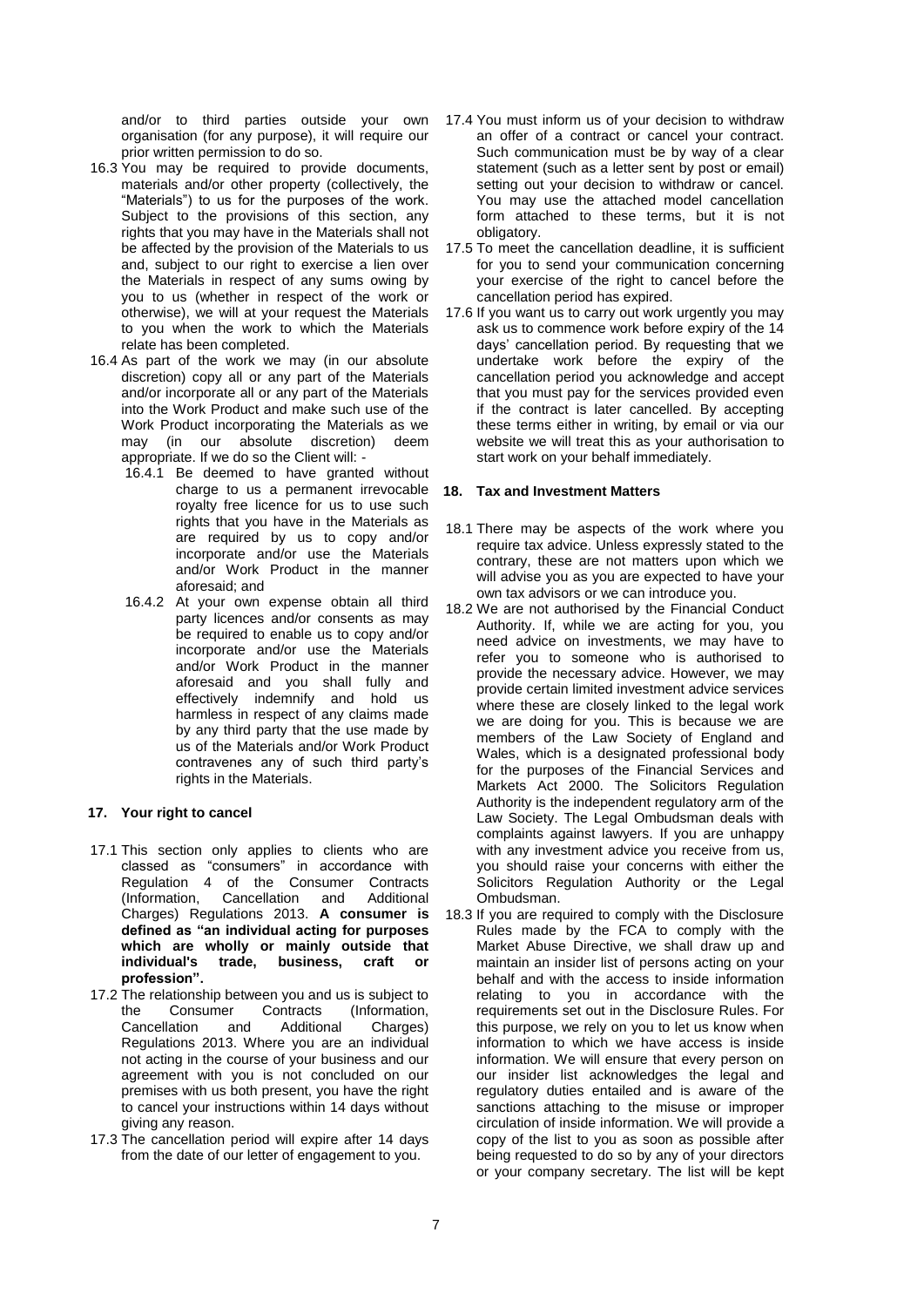for five years from the date it is drawn up or, if later, from the date it is updated.

18.4 The Firm is not authorised by the Financial Conduct Authority (FCA). However, it is included on the register maintained by the FCA so that we can carry on insurance distribution activity, which is broadly the advising on, selling and administration of insurance contracts. This part of our business, including arrangements for complaints or redress if something goes wrong, is regulated by the SRA as explained above. The register can be accessed via the FCA website at register.fca.org.uk/s/

#### <span id="page-8-0"></span>**19. Feedback**

19.1 Our aim from the outset was to ensure that your experience of MLP was and is always a positive one. We actively seek feedback to help us improve our services. We may ask you upon payment of your invoice for feedback and will be in touch.

#### <span id="page-8-1"></span>**20. Equality and Diversity**

20.1 To promote equality and diversity in the way we operate our business and in our dealings with third parties and employees a copy of our diversity policy is available on request.

## <span id="page-8-2"></span>**21. No cash accepted**

21.1 Our policy is not to accept any cash from you either in payment of an invoice or as a source of funds.

**June 2021**